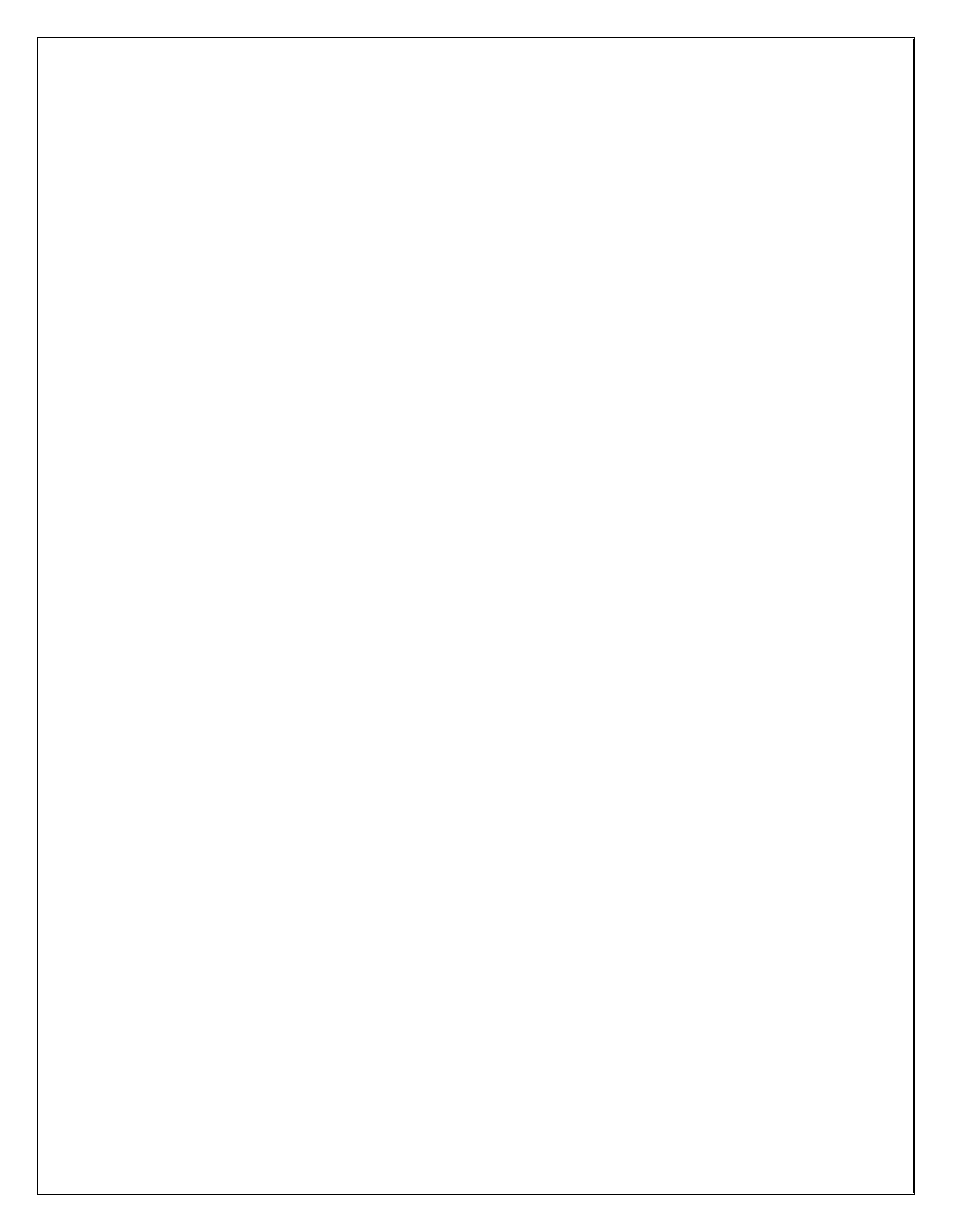## **TABLE OF CONTENTS**

| <b>EXECUTIVE SUMMARY</b>                                            | $\overline{2}$ |
|---------------------------------------------------------------------|----------------|
| POST-GRADUATION PLANS                                               | 3              |
| EMPLOYMENT BY UNDERGRADUATE AND GRADUATE MAJORS                     | 4              |
| EMPLOYMENT RELATED TO FIELD OF STUDY                                | 5              |
| <b>INDUSTRIES OF EMPLOYMENT</b>                                     | 6              |
| REPORTED COMPANY NAMES                                              | $\overline{7}$ |
| <b>REPORTED JOB TITLES</b>                                          | 8              |
| <b>ANNUAL SALARY</b>                                                | 9              |
| ANNUAL SALARY BY UNDERGRADUATE MAJORS                               | 10             |
| UNEMPLOYMENT STATUS                                                 | 11             |
| <b>GRADUATE SCHOOLS</b>                                             | 12             |
| INTERNSHIP AS AN UNDERGRADUATE DEGREE REQUIREMENT                   | 13             |
| TIME OF INTERNSHIP/WORK EXPERIENCE COMPLETION                       | 14             |
| PRIMARY METHOD TO FIND EMPLOYMENT AND INTERNSHIP                    | 15             |
| STUDY AWAY AND VOLUNTEER ACTIVITIES                                 | 16             |
| PLANS TO BECOME A LICENSED ARCHITECT OR CERTIFIED INTERIOR DESIGNER | 17             |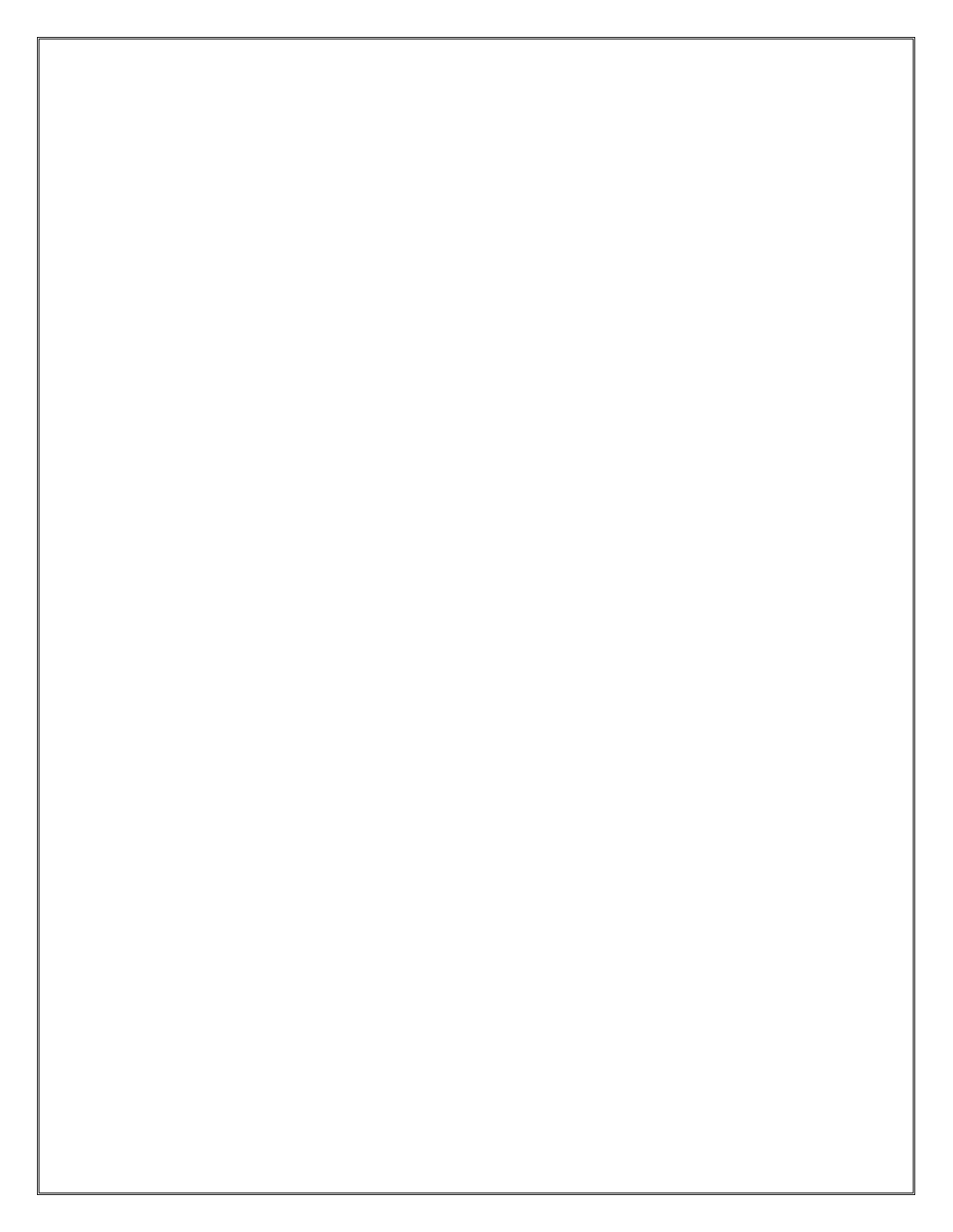## **EXECUTIVE SUMMARY**

#### **Introduction**

Launched for the first time in May 2013, the First Destination Survey is part of a new commitment to assess Woodbury University graduates' career paths at the time of their graduation and six months after graduation. This information is an aggregate of the Class of 2013 First Destination Survey conducted immediately following graduation. The report is based on the information provided by 138 participating graduates in May 2013. The response rate was 33% of the overall class of 418, including San Diego graduates. Out of the total respondent sample, 79 (57.2%) were undergraduate and 59 (42.8%) were graduate degree recipients. The results include information about employment, graduate school, internships, study away, and volunteer activities.

#### **Purpose**

- Get a snapshot of the specific career plans and employment data of Woodbury's undergraduate and graduate degree recipients that will serve as a benchmark for the Career Development Office and the University;
- Show evidence of gainful employment and the correlation between employment and the graduates' field of study.

#### **Highlights**

- **69.4%** of the class of 2013 is currently employed, and **86.7%** of those employed state their employment is directly or indirectly related to their field of study;
- The mean annual salary of the undergraduate degree recipients is **\$36,263** and the mean annual salary of the graduate degree recipients is **\$62,270**;
- The State of California is the geographic location of **97.6%** of the Class of 2013 graduates. Of those, 98.8% listed Southern California as their employment location;
- **88.1%** of all undergraduate respondents either completed or plan to complete an internship as a degree requirement; of those, **74.6%** have already fulfilled the requirement;
- Of those indicating plans for graduate schools, **40%** have been admitted to graduate schools and will be enrolled full-time. Graduate fields of study selected were Master of Social Worker, Master in Organizational Leadership, MBA and Architecture. **Woodbury University**, **USC** and **Columbia** were listed as graduate schools where respondents have been accepted.

The Career Development Office would be happy to provide further details or answer any questions you may have about this survey. We also welcome your feedback.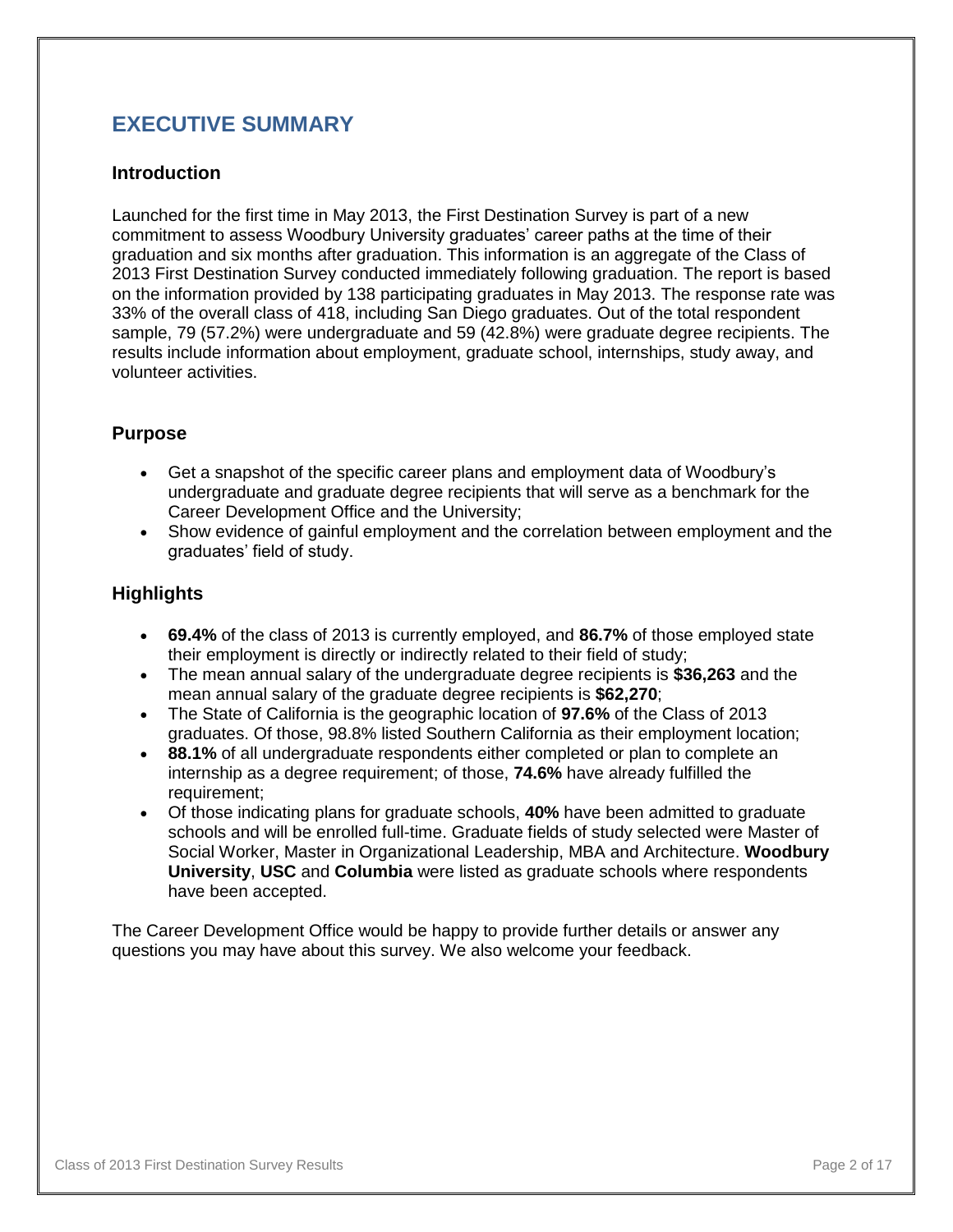## **POST-GRADUATION PLANS**

81.6% of all graduates state they have an immediate plan to work. Of those, 52.2% are working full-time.

Undergraduate: 72.2% of undergraduates indicate that they plan to work. Of those, 37.3% are currently employed full-time. Of the undergraduate respondents who were employed, 72.9% are continuing in a position held prior to graduation and 27.1% were recently offered and accepted a position.

Graduate: 93.2% indicate that they plan to work. Of those, 71.2% are currently employed full-time. Of the graduate respondents who are employed, 83% are continuing in a position held prior to graduation and 17% were recently offered and accepted a new position.

| <b>Majors</b>                      | <b>Work</b>    | Graduate<br><b>School</b> | J J<br><b>Both-Attend</b><br><b>Graduate School</b><br>and Work | Other          | Total                    |
|------------------------------------|----------------|---------------------------|-----------------------------------------------------------------|----------------|--------------------------|
| Undergraduate                      |                |                           |                                                                 |                |                          |
| Accounting                         | 5              | 1                         | 1                                                               | $\mathbf 0$    | $\overline{7}$           |
| Animation                          | $\overline{2}$ | 0                         | $\overline{0}$                                                  | 0              | $\overline{2}$           |
| Architecture (BArch)               | 16             |                           |                                                                 | $\overline{0}$ | 18                       |
| Communication                      | 5              | 0                         |                                                                 | $\overline{0}$ | 6                        |
| <b>Fashion Design</b>              | 3              | $\overline{0}$            | 0                                                               | 1              | $\overline{4}$           |
| <b>Fashion Marketing</b>           | $\overline{2}$ | $\overline{0}$            |                                                                 | 1              | $\overline{\mathcal{A}}$ |
| Graphic Design                     | 5              | $\overline{0}$            | 0                                                               | $\overline{0}$ | 5                        |
| <b>Interior Architecture</b>       | $\overline{2}$ | $\overline{0}$            | 0                                                               | 0              | $\overline{2}$           |
| <b>Interdisciplinary Studies</b>   | $\overline{3}$ | $\overline{0}$            | 0                                                               | $\overline{2}$ | $\overline{5}$           |
| Management                         | $\overline{7}$ | $\overline{0}$            | 4                                                               | 1              | 12                       |
| Marketing                          | 3              | $\overline{0}$            | 1                                                               | $\overline{0}$ | 4                        |
| Organizational Leadership<br>(BOL) | 0              | $\overline{0}$            | $\overline{2}$                                                  | $\overline{0}$ | $\overline{2}$           |
| Psychology                         | $\overline{3}$ | 1                         | 0                                                               | $\overline{2}$ | 6                        |
| <b>Total Undergraduate</b>         | 56             | 3                         | 11                                                              | $7^*$          | 77                       |
| <b>Graduate</b>                    |                |                           |                                                                 |                |                          |
| Architecture (MArch)               | 12             | $\overline{0}$            | 0                                                               | 1              | 13                       |
| <b>MBA</b>                         | 21             | $\overline{0}$            | 0                                                               | $\overline{0}$ | 21                       |
| Organizational Leadership<br>(MOL) | 22             | $\overline{0}$            | 0                                                               | 3              | 25                       |
| <b>Total Graduate</b>              | 55             | $\overline{0}$            | 0                                                               | $4***$         | 59                       |
| <b>Total</b>                       | 111            | 3                         | 11                                                              | 11             | 136                      |

**What are your immediate plans (next 6 months) following graduation from Woodbury?**

\*Responses: 1) My graduation is in fall of 2013, 2) Travel, 3) Rest/vacation, 4) Volunteer, 5) Continue internship, 6) Work while looking for a graduate program, 7) Travel and volunteer.

\*\*Responses: 1) Work and possibly enter a PhD program, 2) Retire, travel, volunteer, 3) Work, travel, 4) Work from home - stay at home mom.

Note: No students graduated from Politics and History, Filmmaking, Media Technology, or Game Art and Design programs in 2013.In addition, the MS in Architecture and MS in Real Estate Development were not included among the degrees listed on the survey. Thus, no responses were collected from those majors.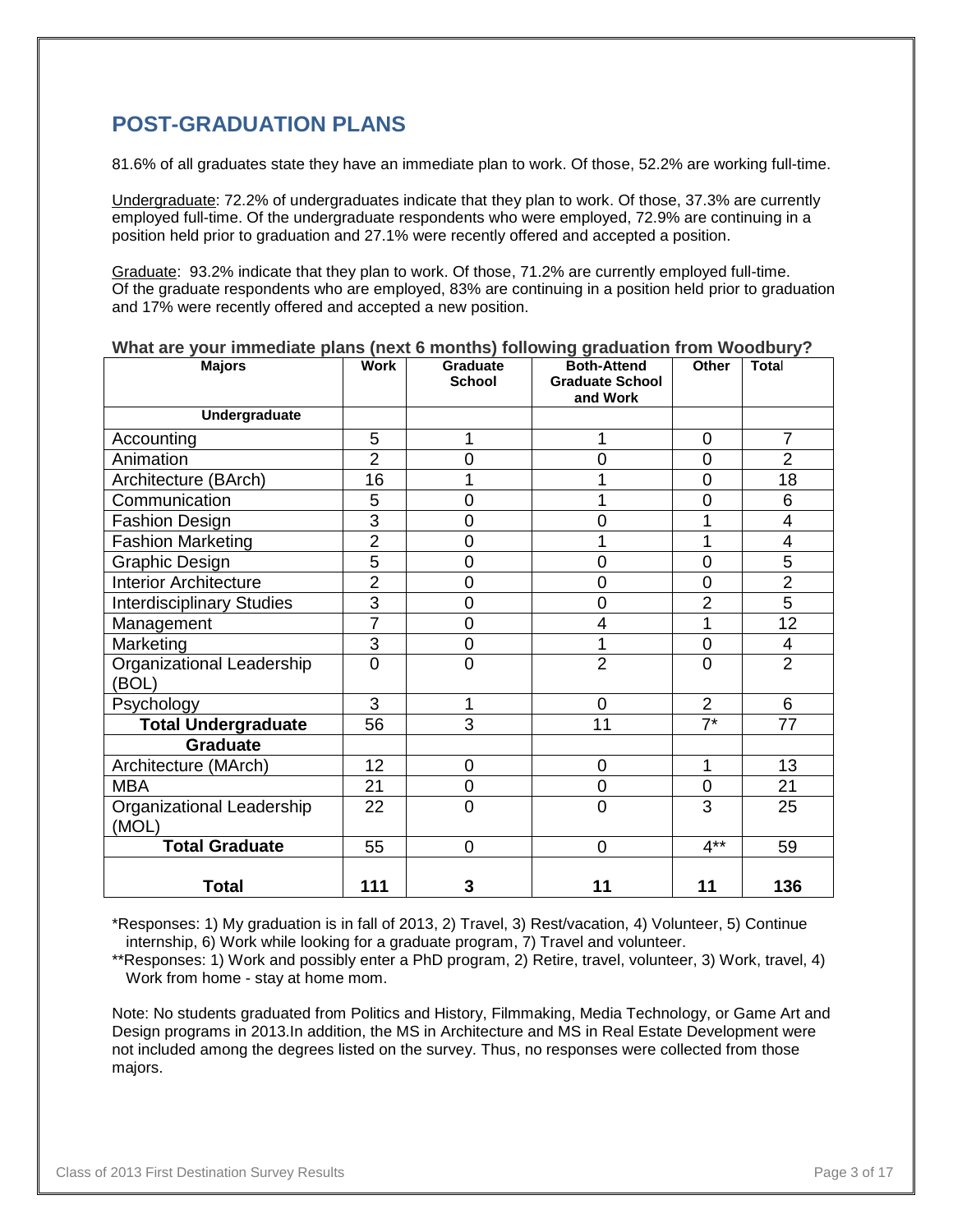## **EMPLOYMENT BY UNDERGRADUATE AND GRADUATE MAJORS**

### **Are you currently employed?**

| <b>Majors</b>                    | Yes, I am<br>employed<br>full-time | Yes, I am<br>employed<br>part-time | Yes, I am<br>self-<br>employed | I am<br>working<br>freelance | No, I am not<br>employed |
|----------------------------------|------------------------------------|------------------------------------|--------------------------------|------------------------------|--------------------------|
| Undergraduate                    |                                    |                                    |                                |                              |                          |
| Accounting                       | 6                                  | 0                                  | 0                              | $\overline{0}$               | 0                        |
| Animation                        | $\overline{0}$                     | 1                                  | 0                              | 0                            | 1                        |
| Architecture (BArch)             | $\overline{4}$                     | 5                                  | 0                              | 1                            | 8                        |
| Communication                    | $\overline{3}$                     | 0                                  | 0                              | 1                            | $\overline{2}$           |
| <b>Fashion Design</b>            | 0                                  | 1                                  | 0                              | 0                            | 3                        |
| <b>Fashion Marketing</b>         | 1                                  | $\overline{0}$                     |                                | 0                            | $\overline{2}$           |
| <b>Graphic Design</b>            | 0                                  | 0                                  | 0                              | 1                            | 4                        |
| <b>Interior Architecture</b>     | 1                                  | 1                                  | $\overline{0}$                 | $\overline{0}$               | $\overline{0}$           |
| <b>Interdisciplinary Studies</b> | $\overline{2}$                     | 1                                  | 0                              | 0                            | $\overline{2}$           |
| Management                       | 5                                  | $\overline{2}$                     | 0                              | 0                            | 4                        |
| Marketing                        | $\overline{2}$                     | $\overline{2}$                     | 0                              | 0                            | 0                        |
| Organizational Leadership (BOL)  | $\overline{2}$                     | $\overline{0}$                     | $\overline{0}$                 | $\overline{0}$               | 0                        |
| Psychology                       | $\overline{2}$                     | 1                                  | $\overline{0}$                 | $\mathbf 0$                  | 3                        |
| <b>Total Undergraduate</b>       | 28                                 | 14                                 | 1                              | 3                            | 29                       |
| <b>Graduate</b>                  |                                    |                                    |                                |                              |                          |
| Architecture (MArch)             | 6                                  | 0                                  | 1                              | $\mathbf 0$                  | 6                        |
| <b>MBA</b>                       | 13                                 | 1                                  | $\overline{2}$                 | 0                            | 5                        |
| Organizational Leadership (MOL)  | 23                                 | $\overline{0}$                     | 1                              | $\overline{0}$               | 1                        |
| <b>Total Graduate</b>            | 42                                 | 1                                  | 4                              | 0                            | 12                       |
| <b>Total</b>                     | 70                                 | 15                                 | 5                              | 3                            | 41                       |

### **Undergraduate Employment Status: Graduate Employment Status:**



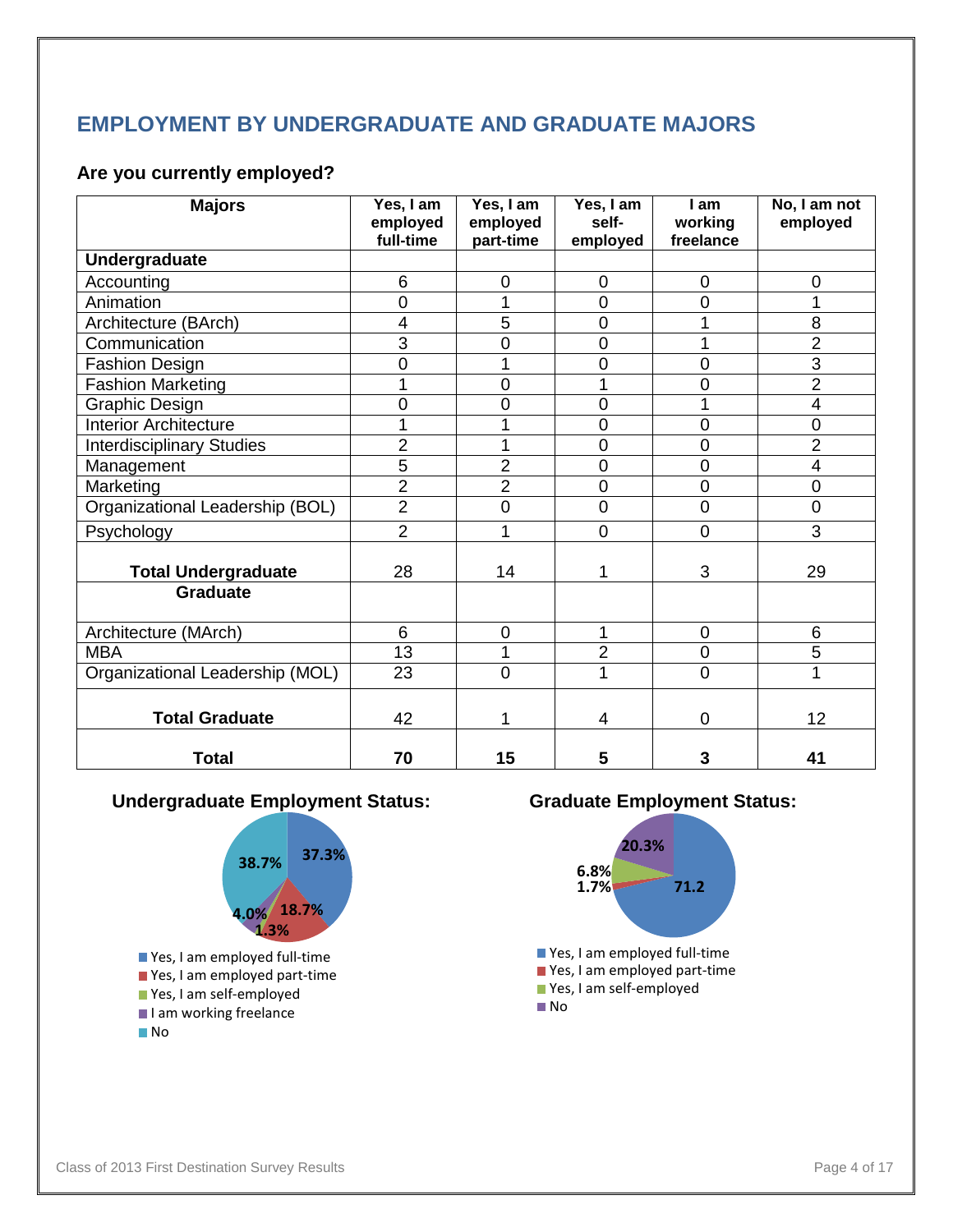## **EMPLOYMENT RELATED TO FIELD OF STUDY**

#### **Is your current position related to your major field of study?**

| <b>Majors</b>                    | <b>Directly</b> | Indirectly     | <b>Unrelated</b> | <b>Total</b>   |
|----------------------------------|-----------------|----------------|------------------|----------------|
| <b>Undergraduate</b>             |                 |                |                  |                |
| Accounting                       | 5               | 0              | 0                | 5              |
| Animation                        | $\mathbf 0$     | 0              | 1                |                |
| Architecture (BArch)             | $\overline{2}$  | $\overline{2}$ | 4                | 8              |
| Communication                    | 3               | 1              | $\mathbf 0$      | 4              |
| <b>Fashion Design</b>            | 1               | $\overline{0}$ | $\overline{0}$   |                |
| <b>Fashion Marketing</b>         | 1               | 0              | $\mathbf 0$      |                |
| <b>Graphic Design</b>            | 1               | 0              | $\mathbf 0$      |                |
| <b>Interior Architecture</b>     | 1               |                | $\overline{0}$   | $\overline{2}$ |
| <b>Interdisciplinary Studies</b> | 1               |                | $\mathbf 0$      | $\overline{2}$ |
| Management                       | 3               | 3              | $\mathbf 0$      | 6              |
| Marketing                        | 1               | 0              | $\overline{2}$   | $\overline{3}$ |
| Organizational Leadership (BOL)  | $\overline{2}$  | 0              | $\overline{0}$   | $\overline{2}$ |
| Psychology                       | 1               | 1              | 1                | $\overline{3}$ |
| <b>Total Undergraduate</b>       | 22              | 9              | 8                | 39             |
| <b>Graduate</b>                  |                 |                |                  |                |
| Architecture (MArch)             | 4               | 1              | $\overline{0}$   | 5              |
| <b>MBA</b>                       | 9               | $\overline{5}$ | $\overline{2}$   | 16             |
| Organizational Leadership (MOL)  | 8               | 14             | 1                | 23             |
| <b>Total Graduate</b>            | 21              | 20             | 3                | 44             |
| <b>Total</b>                     | 43              | 29             | 11               | 83             |

#### **Undergraduate: Graduate:**







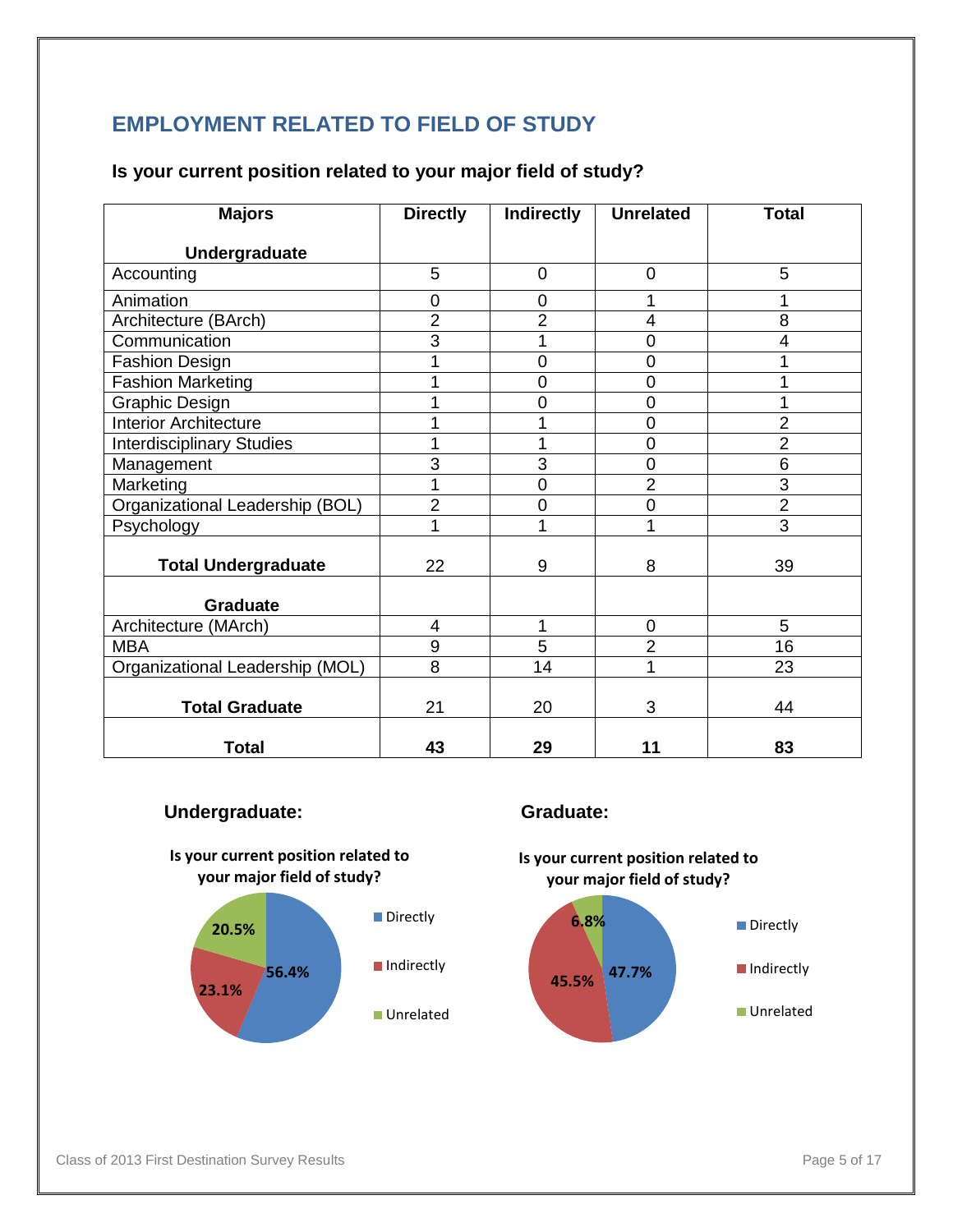## **INDUSTRIES OF EMPLOYMENT**

Out of undergraduate respondents indicating employed, only 56.4% are working in an area directly related to their degree. Of graduate respondents indicating that they are employed, 47.7% are working in an area directly related to their degree.

#### **Select the industry that matches your current work:**

| <b>Answer Options</b>                 | <b>Undergraduate</b> | <b>Graduate</b> |
|---------------------------------------|----------------------|-----------------|
|                                       |                      |                 |
| Accounting                            | 6                    |                 |
| Architecture/Construction/Engineering | 4                    | 5               |
| Art/Design/Performance                | 1                    | $\mathbf 0$     |
| <b>Business/Administration</b>        | 4                    | $\mathbf 0$     |
| Communication                         | 3                    | $\Omega$        |
| <b>Community Development</b>          | 0                    | $\Omega$        |
| Consulting                            |                      | $\overline{2}$  |
| Education/Teaching                    | 0                    | 5               |
| Entertainment                         | $\overline{2}$       | $\overline{2}$  |
| Fashion                               | 2                    | $\overline{2}$  |
| <b>Financial Services</b>             | 4                    | $\overline{2}$  |
| Government                            | $\overline{2}$       | 12              |
| Healthcare/Public Health              | 0                    | $\overline{2}$  |
| Information Technology                | 0                    | $\overline{2}$  |
| Manufacturing                         |                      | $\overline{2}$  |
| Marketing/Sales                       |                      | $\mathbf 0$     |
| Non-profit                            | $\overline{2}$       |                 |
| Politics/Law                          | 0                    | 0               |
| Research                              | 0                    | $\Omega$        |
| Science                               | 0                    | $\mathbf{0}$    |
| <b>Social Services</b>                | $\overline{0}$       |                 |
| Sustainability/Green/Environment      | 0                    | $\mathbf 0$     |
| Other (please specify)                | $6^*$                | $5***$          |

\* Responses: 1) Automotive, 2) Retail, 3) High End Residential Design, 4) Higher Education, 5) Hospitality, 6) Real Estate.

\*\* Responses: 1) Commercial Real Estate, 2) Insurance (2), 3) Corporate Social Responsibility, Philanthropy, 4) Finance & Ops, Utility.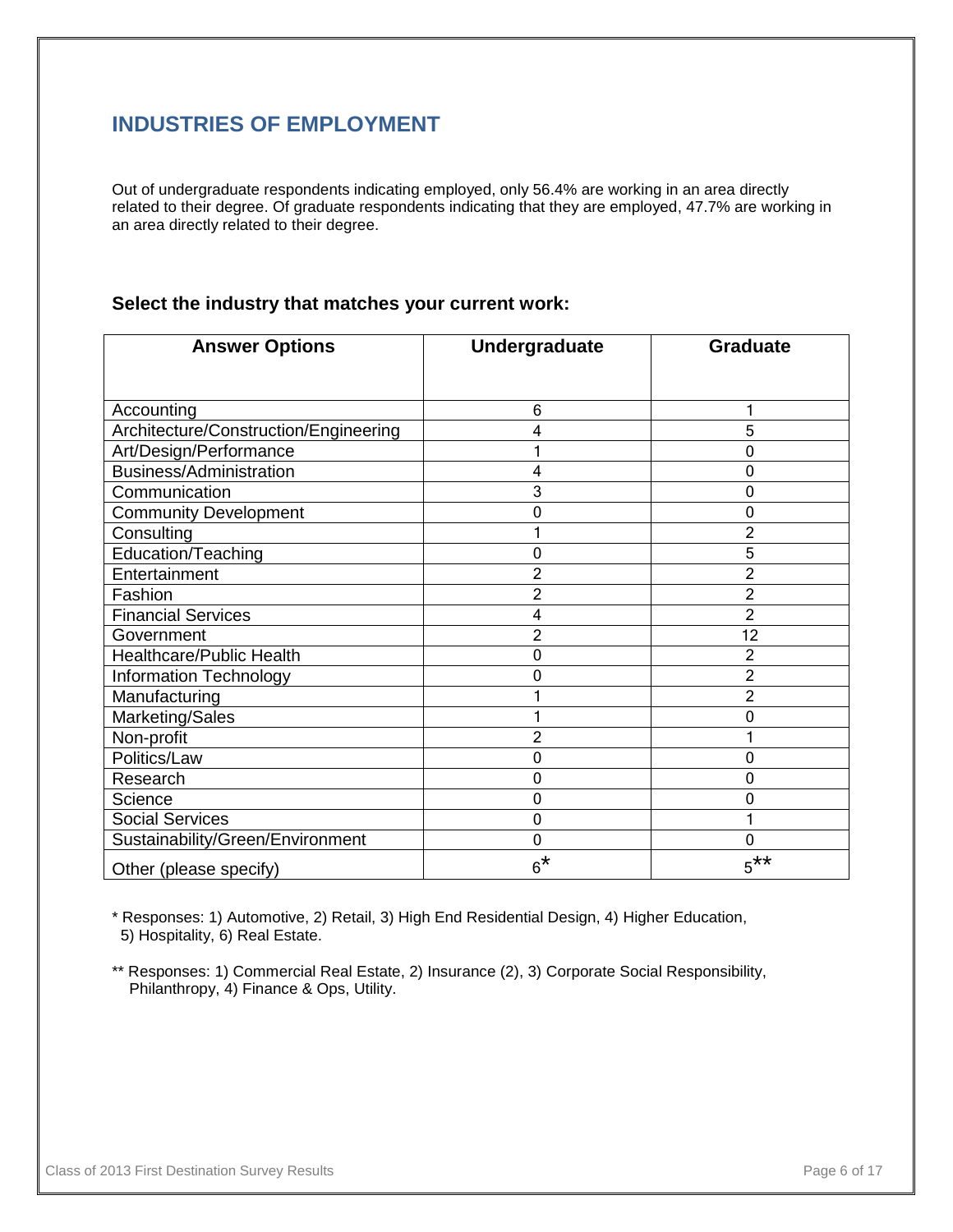## **REPORTED COMPANY NAMES**

Avaya, Inc. Bank of America (2) Bestor Architecture Beverly Hills Police Department Brookfield Office Properties Burbank Water and Power CA Medical Business Services Cashmere & Company Charter College Chubb Group of Insurance Companies City of Alhambra City of Beverly Hills (7) City of Burbank (2) City of West Hollywood Clive Wilkinson Architects Comerica Bank Didi Hirsch Mental Health Services Enterprise Rent-a-Car Ernst & Young LLP (2) Farmers Insurance Group Finien \* Forest Lawn Mortuary Guess Inc. Hallmark Channel & Hallmark Movie Channel Input1 LLC Jessica Kantor/Legendary Entertainment LASD Lifetech Resources Los Angeles County Office of Education Los Angeles Mission College Los Angeles Unified School District

NBC Universal \* Neolynx Inc. (2) **Neutraderm** Nexsan Technologies Pacific Beach Shore club R7 Real Estate, Inc Riller and Fount \* Santa Monica College (2) Skyline Home Loans\* Southern California Edison Company **Sprouts** State of California Stella & Dot **Symantec** T38 Studio Tcast Communications Tom Ford\* Torn and Glasser Inc. Toyota of Poway Trader Joes Unum Valerio Architecture and Interiors VCA Antech VEDC\* Viking River Cruise Vubiquity\* Walt Disney Company (3) Watkins Landmark Construction Woodbury University (2) \* Yoga Hop\*

\*These companies are also listed on the Internship List (Page 14)

The State of California is the geographic location of **97.6%** class of 2013 graduates. Of those, 98.8% listed Southern California as their employment location.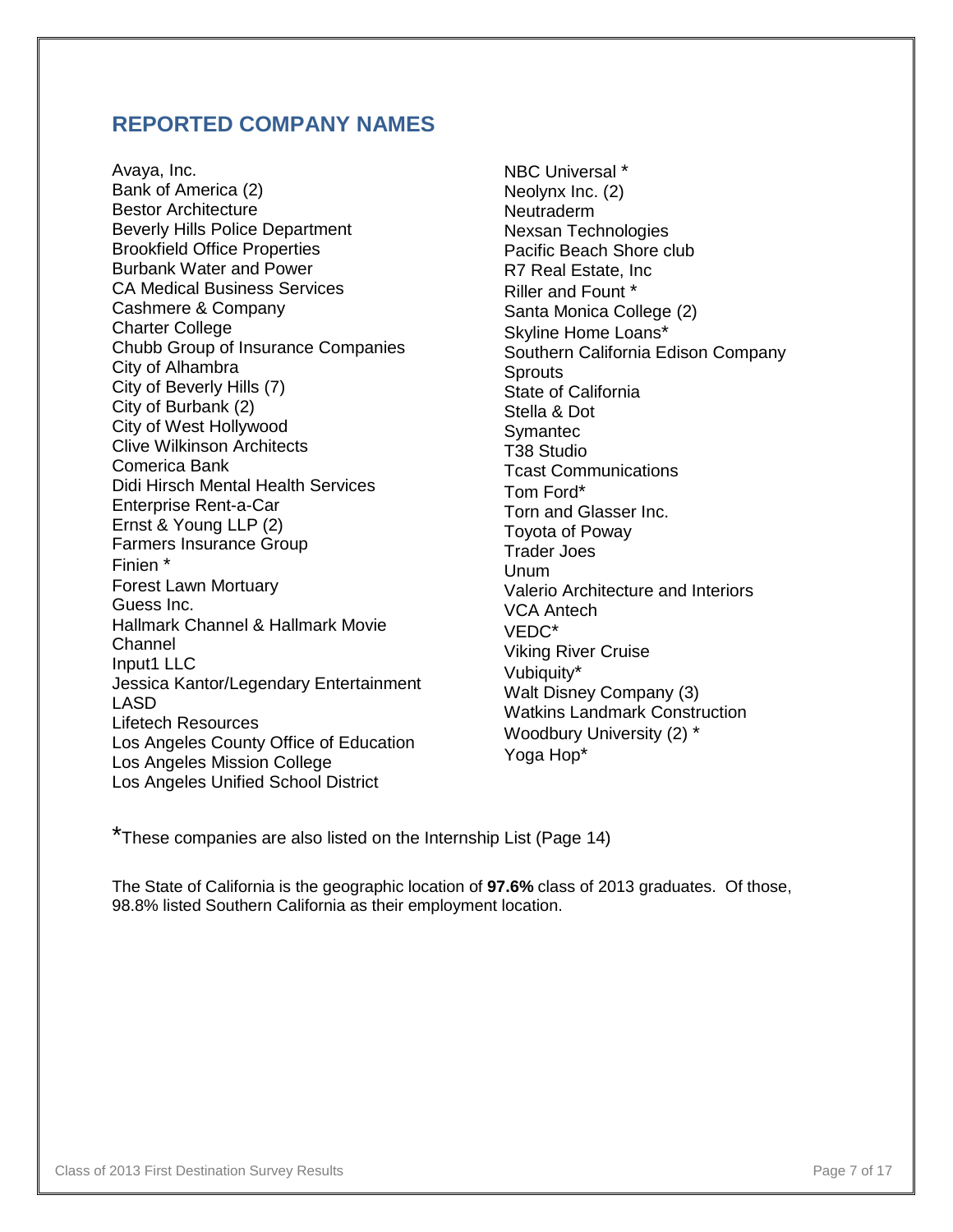## **REPORTED JOB TITLES**

Architectural Assistant Assurance Staff - Auditor Audit & Permit Administrator Audit Associate **Bartender** Bookkeeper Broadcast Journalist Buyer CAO Client Representative Cost Analyst Credit Union Auditor Customer Service Customer Service Supervisor Customer Service Representative Design Assistant Design Room Assistant Designer Designer/Drawer **Detective** Director of Parking Operations Disability Benefits Specialist Disability Evaluation Analyst **Educator** E-Government Manager Enrollment Processor Executive Assistant Faculty (2) Financial Aid Technician Financial Analyst Graduate Intern (2) HR Manager Human Resources Assistant Human Resources Partner Intern Junior Accountant Lieutenant

Maintenance Operations Manager Management Trainee Manager (2) Media Manager/Content Operations Mortgage Consultant Multinational Account Coordinator Network Publicity Outcomes Specialist Plant Manager Police Captain Police Sergeant President (2) Production Planner Project Engineer Project Manager (2) Purchasing Assistant **Receptionist** Risk Analyst Sales, Service, Specialist Sales/PR assistant Specialist/Secretary Self-Employed (3) Senior Accountant Senior Program Manager Senior Recreation Leader Senior Recreation Supervisor Senior Support Staff Service Cashier Software Quality Assurance Specialist and Team Lead Senior Teller Staff Accountant Student Ambassador **Stylist** Teacher Assistant Urban Forest and Landscape Supervisor VP of Professional Relations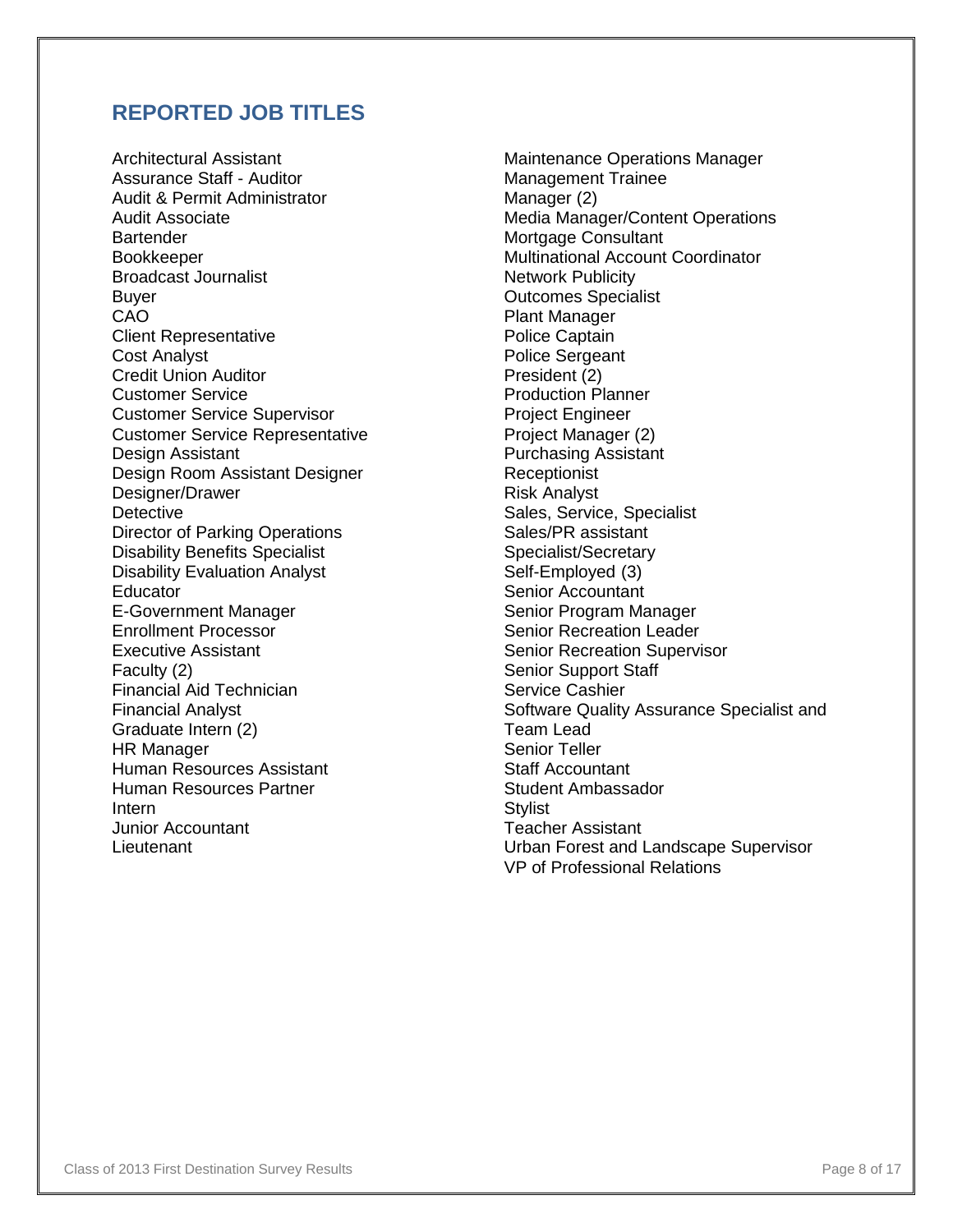## **ANNUAL SALARY**

The mean annual salary of all undergraduate degree recipients is \$36,263 compared to the national average of \$44,928 (Source: NACE 2013 Salary Survey).



The mean annual salary of all graduate degree recipients is \$62,270. The mean annual salary for Woodbury's MBA graduates is \$67,312 compared to the national average of \$69,200. (Source: NACE 2013 Salary Survey).



Note: The average annual compensation for interns according to the AIA 2011 Compensation Report is \$47,300, including overtime, bonuses and incentive compensation for staff architecture positions at U.S. architecture firms. This number includes interns at various levels not only entry level positions. Over half of firms offer a salary premium for MArch compared to BArch degrees.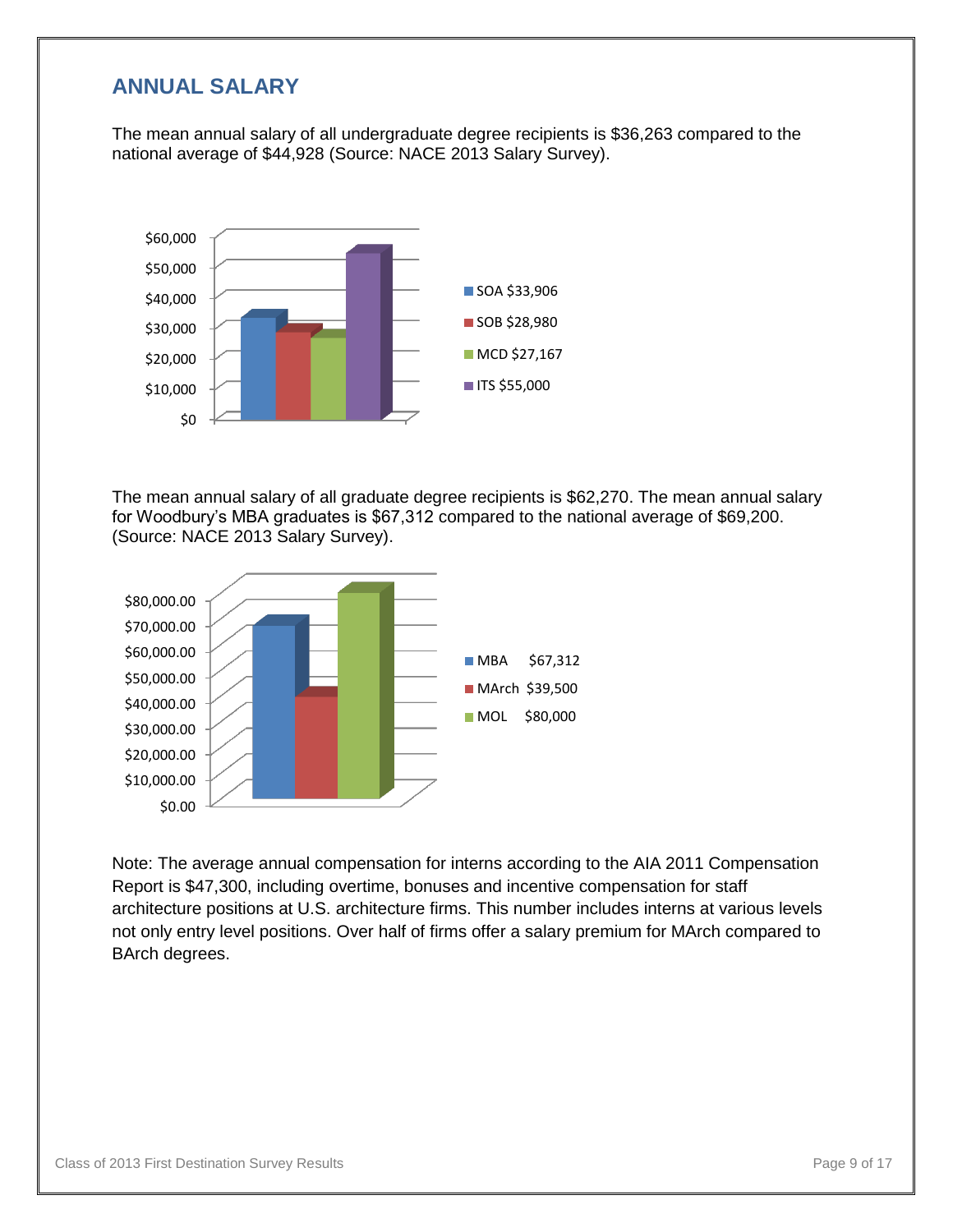## **ANNUAL SALARY BY UNDERGRADUATE MAJORS**



## **The mean annual salary of majors within each school (undergraduate level)**:

#### The mean annual salary of **ITS** graduates is \$55,000



#### The mean annual salary of **SOA** graduates is \$33,906

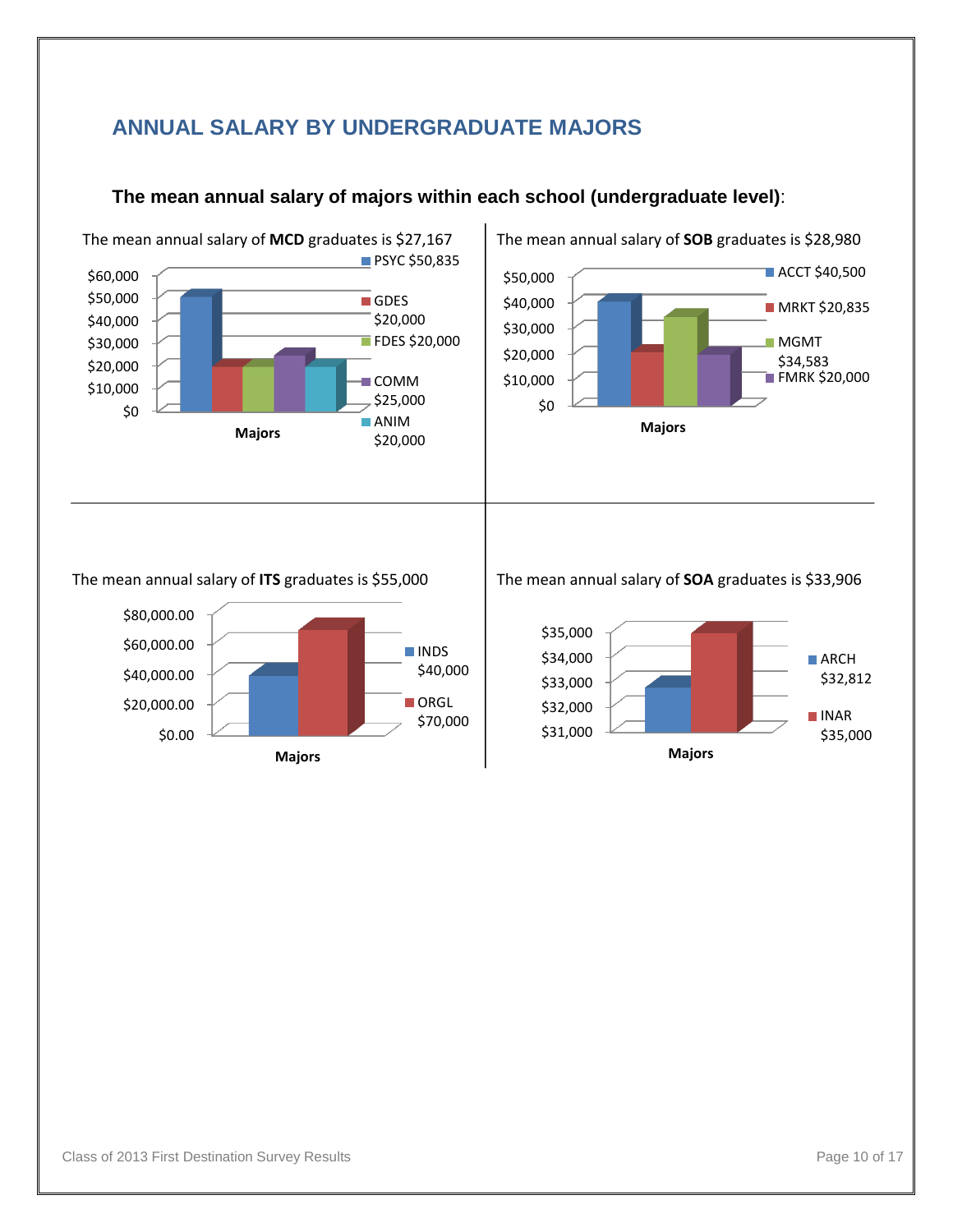## **UNEMPLOYMENT STATUS**

### **Select the statement that best explains why you are not currently employed:**

| <b>Majors</b><br>Undergraduate   | I am unemployed<br>because I haven't<br>found a job in my field<br>and/or in my desired<br>location | I have not<br>started a<br>job search<br>yet | I will be in<br>graduate<br>school | <b>Other</b>   | <b>Total</b>   |
|----------------------------------|-----------------------------------------------------------------------------------------------------|----------------------------------------------|------------------------------------|----------------|----------------|
| Animation                        |                                                                                                     | 0                                            | $\overline{0}$                     | 0              | 1              |
| Architecture (BArch)             | 3                                                                                                   | $\overline{2}$                               |                                    | $\overline{2}$ | 8              |
| Communication                    | $\overline{2}$                                                                                      | 0                                            | 0                                  | $\overline{0}$ | $\overline{2}$ |
| <b>Fashion Design</b>            |                                                                                                     |                                              | 0                                  |                | $\overline{3}$ |
| <b>Fashion Marketing</b>         |                                                                                                     |                                              | 0                                  | $\overline{0}$ | $\overline{2}$ |
| <b>Graphic Design</b>            | 3                                                                                                   |                                              | 0                                  | 0              | 4              |
| <b>Interdisciplinary Studies</b> | 2                                                                                                   | 0                                            | 0                                  | $\Omega$       | $\overline{2}$ |
| Management                       |                                                                                                     | 3                                            | $\mathbf 0$                        | 0              | 4              |
| Psychology                       | $\Omega$                                                                                            | 0                                            | $\overline{2}$                     | 1              | 3              |
| <b>Total Undergraduate</b>       | 14                                                                                                  | 8                                            | 3                                  | $4^*$          | 29             |
| <b>Graduate</b>                  |                                                                                                     |                                              |                                    |                |                |
| Architecture (MArch)             | 3                                                                                                   | $\overline{2}$                               | $\overline{0}$                     | 1              | 6              |
| <b>MBA</b>                       | 4                                                                                                   | 1                                            | $\overline{0}$                     | $\overline{0}$ | 5              |
| Organizational Leadership (MOL)  |                                                                                                     | 0                                            | $\overline{0}$                     | $\Omega$       | 1              |
| <b>Total Graduate</b>            | 8                                                                                                   | 3                                            | $\overline{0}$                     | $1***$         | 12             |
| <b>Total</b>                     | 22                                                                                                  | 11                                           | 3                                  | 5              | 41             |

\*Responses: 1) Travel, 2) I am doing an internship first, then look for work and grad schools, 3) Office I worked in is moving, will work after the move, 4) One class is stopping me from being able to apply for jobs that require a BA.

\*\*Response: 1) Nobody responds to my application.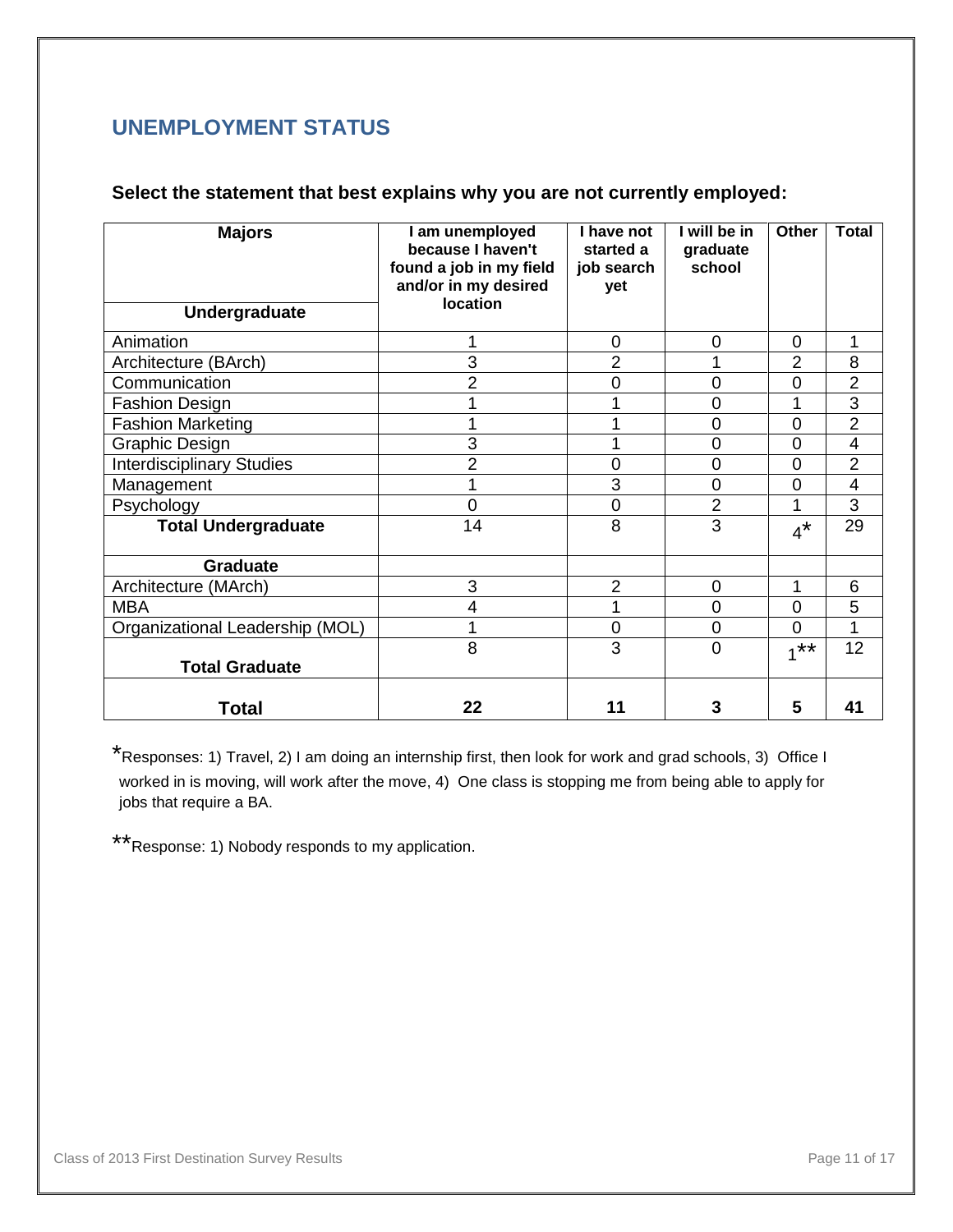## **GRADUATE SCHOOLS**

#### **Have you been accepted to a graduate program?**

| <b>Majors</b>                      | Yes, I will be<br>enrolled full-time | No, I have not been accepted to a<br>graduate school |
|------------------------------------|--------------------------------------|------------------------------------------------------|
| Architecture                       |                                      |                                                      |
| Communication                      |                                      |                                                      |
| <b>Interdisciplinary Studies</b>   |                                      |                                                      |
| Management                         | っ                                    | っ                                                    |
| Organizational Leadership<br>(BOL) |                                      |                                                      |
| Psychology                         |                                      |                                                      |
| Accounting                         |                                      | 2                                                    |
| <b>Fashion Marketing</b>           | 0                                    |                                                      |
| Total                              | 6                                    | 9                                                    |

Of those indicating plans for graduate school, 40% have been admitted to graduate schools and will be enrolled full-time. Graduate fields of study selected were Master of Social Worker, Master in Organizational Leadership, MBA and Architecture. Woodbury University, USC and Columbia were listed as graduate schools where respondents have been accepted.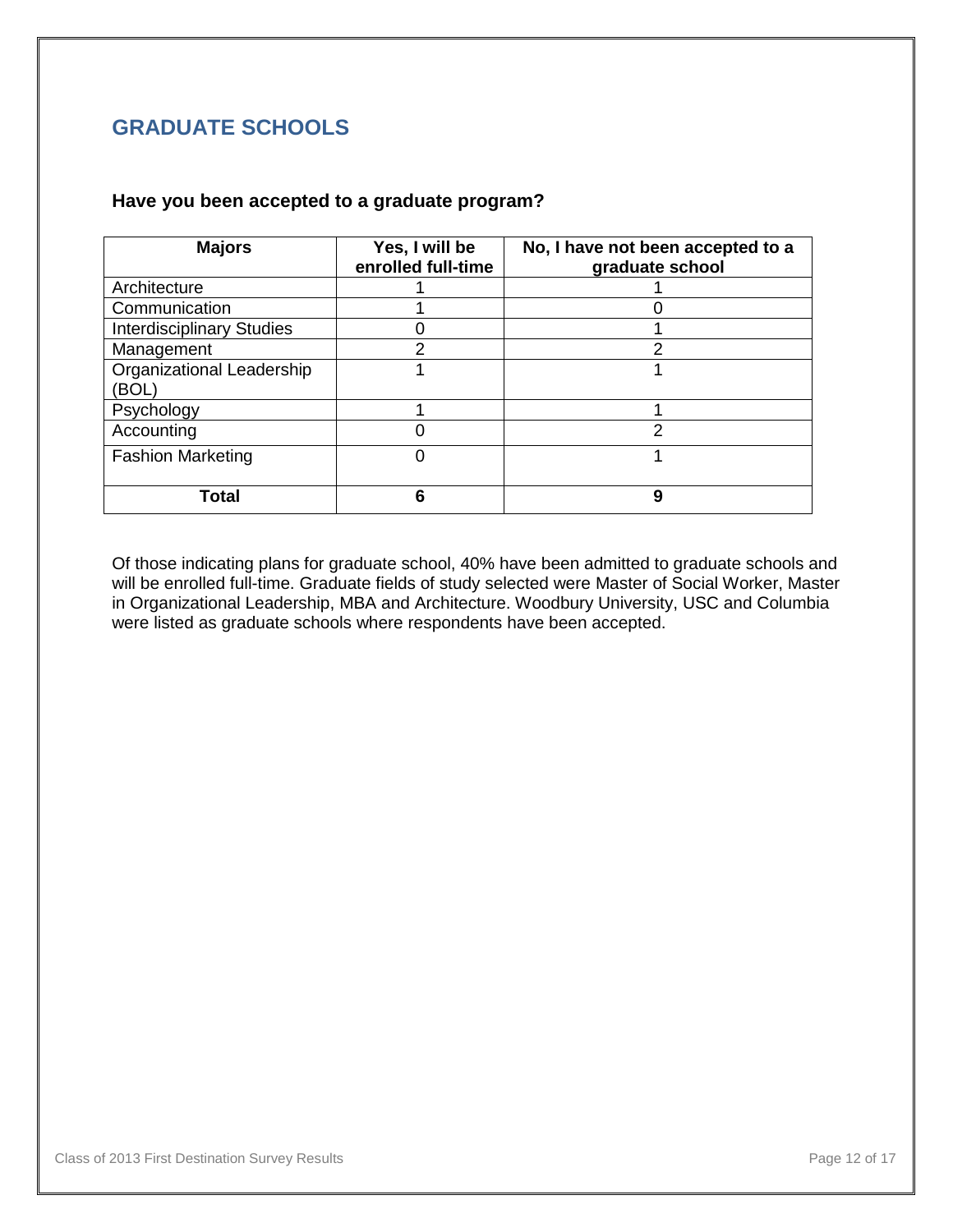## **INTERNSHIP AS AN UNDERGRADUATE DEGREE REQUIREMENT**

**Did you complete (or plan to complete) an internship/work experience as a degree requirement?**

| <b>Majors</b>                    | <b>Yes</b>     | No (an internship was not required for my<br>degree) |
|----------------------------------|----------------|------------------------------------------------------|
| Accounting                       | 5              |                                                      |
| Animation                        | $\overline{2}$ |                                                      |
| Architecture (BArch)             | 15             |                                                      |
| Communication                    | 5              |                                                      |
| <b>Fashion Design</b>            | 4              |                                                      |
| <b>Fashion Marketing</b>         | 2              |                                                      |
| <b>Graphic Design</b>            | 5              |                                                      |
| <b>Interior Architecture</b>     | 2              |                                                      |
| <b>Interdisciplinary Studies</b> | 2              | 2                                                    |
| Management                       | 9              |                                                      |
| Marketing                        | 3              |                                                      |
| Organizational Leadership (BOL)  | 0              | っ                                                    |
| Psychology                       | 5              |                                                      |
| Total                            | 59             | 8                                                    |

 **answered 67, skipped 12**

88.1% (59) of all undergraduate respondents either completed an internship or plan to complete an internship as a degree requirement; of those, 74.6% (44) have already fulfilled the requirement**. Twentyfive point four percent (15) \*** have not yet completed an internship. Of those completing an internship, 42.9% (18) had a paid and 57.1 % (24) an unpaid internship (2 skipped the question).

The survey also asked students what skills they developed from participating in an internship. The number one skill-set rated was teamwork, followed by communication and organizational skills that are closely in line with the top "soft skills" employers seek in job candidates (Source: Job Outlook 2012, National Association of Colleges and Employers). In addition, of those who completed an internship, 81% indicated that their internship was related to their professional goals.

\* The Career Development Office will explore strategies and provide necessary resources to increase the number of timely internship completions as part of the degree requirement.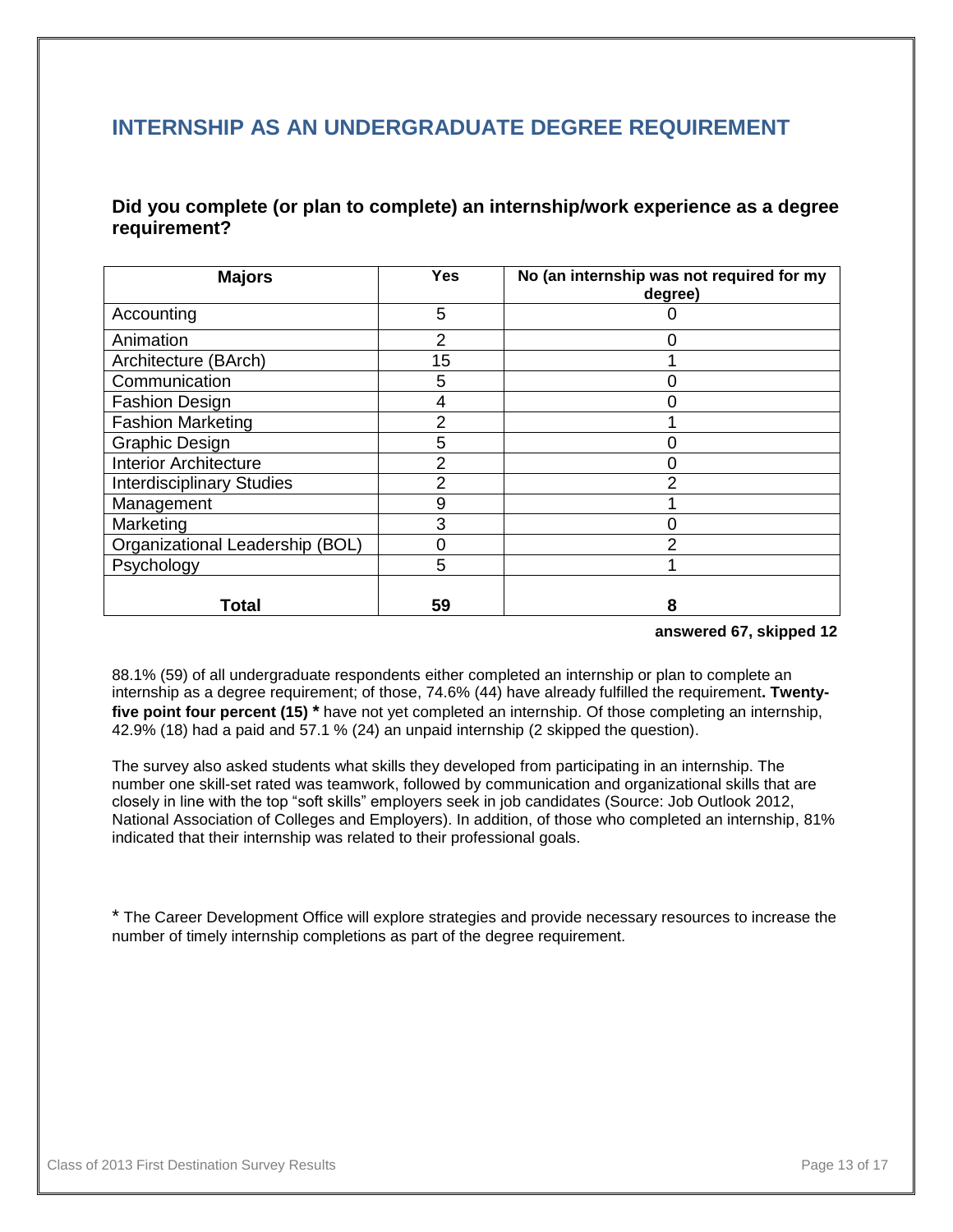## **TIME OF INTERNSHIP/WORK EXPERIENCE COMPLETION**

**When did you complete the internship/work experience requirement?**



#### **Reported Internship Companies:**

Universal Music Group - Interscope Geffen A&M Records Warner Music Group - Warner Bros Records Bridges Academy CEC Wheels (2) Chu+Gooding City of Glendale CRO Studio Deborah Lindquist Eco Couture Finien\* Henry M Anding CPA JD HMA J. Mendel Jonfonya LA Forum Le Monsieur Lilly Property Management Mada Spam Mazzetti Architecture Media City Community Credit Union Morton Marengo Architect

NBC Universal \* New West Land Company Riller & Fount\* Skyline Home Loans Smog Studios Sober College SRG Steven Lombardi Architect Tom Ford True Religion Brand Jeans Twentieth Century Fox VEDC\* Vernon Fuel Distribution Vubiquity \* Watkins Landmark Construction White Spark Creative Woodbury University (2) \* Xpress Media Center Yazdani Studios Yerevan Magazine Yoga Hop \*

\* These companies are also listed on the Company List (page 7)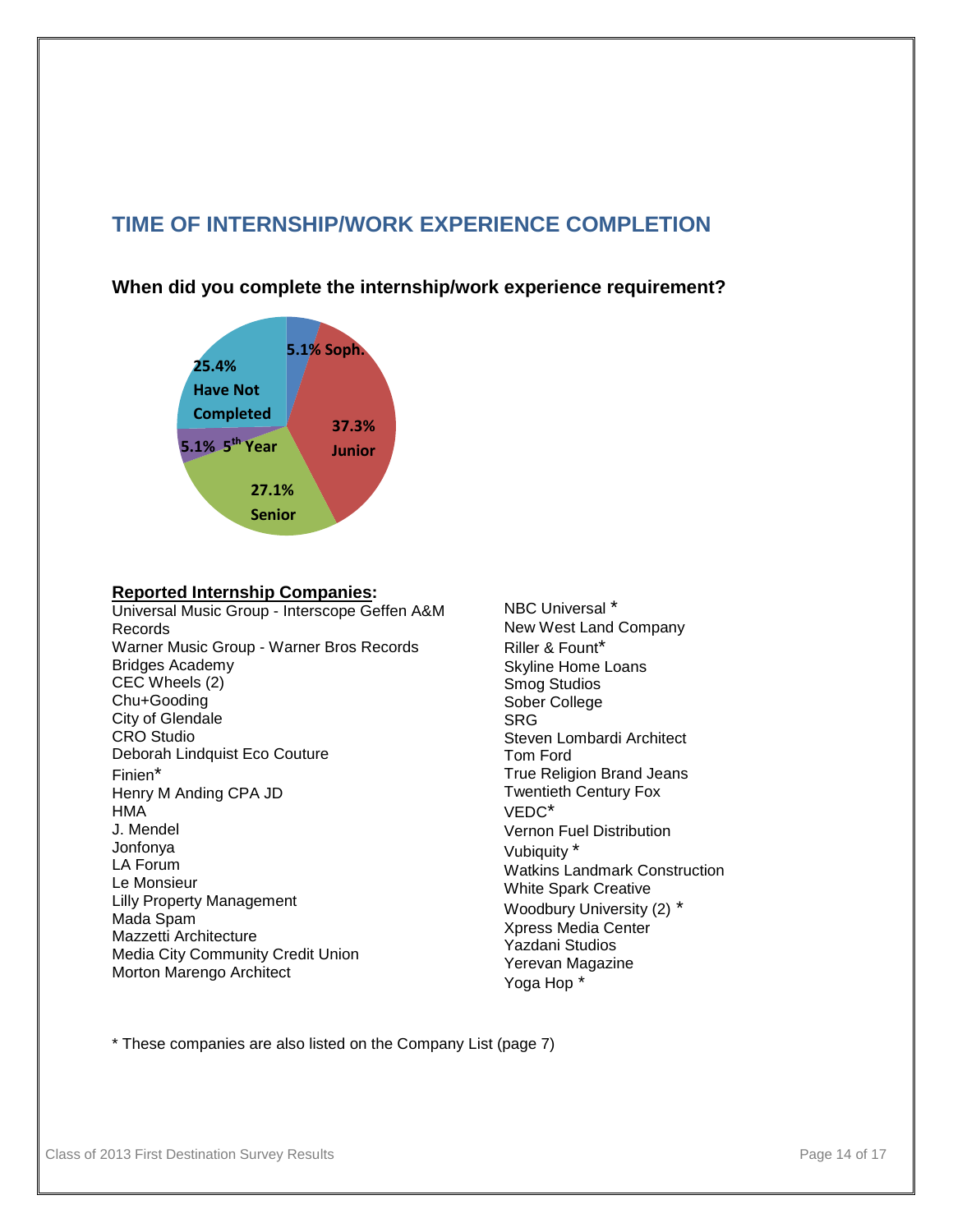## **PRIMARY METHOD TO FIND EMPLOYMENT AND INTERNSHIP**

| <b>Answer Options</b>                        | <b>Primary Method</b><br><b>Used to Obtain</b><br><b>Employment</b> | <b>Primary Method</b><br><b>Used to Obtain</b><br><b>Internship</b> |
|----------------------------------------------|---------------------------------------------------------------------|---------------------------------------------------------------------|
| Career Development On-Line Job Board         | 0                                                                   | 2                                                                   |
| <b>Career Development Job Announcements</b>  |                                                                     | 5                                                                   |
| <b>Career Development Staff</b>              | ი                                                                   |                                                                     |
| <b>On-Campus Career Fairs</b>                | 4                                                                   |                                                                     |
| A Faculty Member Helped Me                   | 4                                                                   | 11                                                                  |
| Applied Directly to the Organization         | 24                                                                  |                                                                     |
| <b>General Job Boards</b>                    | 6                                                                   |                                                                     |
| A Professional Association Job Board         |                                                                     |                                                                     |
| A Contact Through a Professional Association | 3                                                                   | 0                                                                   |
| <b>Personal Contact/Networking</b>           | 13                                                                  |                                                                     |
| <b>Friend or Family</b>                      | 12                                                                  | 3                                                                   |
| Other                                        | $15$ *                                                              | $3 \times 7$                                                        |

#### **What was the primary method used to obtain employment and internship?**

Responses: 1) I have been an employer, 2) Freelance work, 3) Finding work on my own, 4) Hard work, dedication and longevity, 5) I have been working at the same company for 9 years, 6) I knew what I wanted to do and kept applying until I was hired, 7) I was already employed prior to attending Woodbury, 8) I was recently promoted, 9) My company, 10) Newspaper (2), 11) Professional recruiter, 12) Self-employed, 13) Started the company myself in 1999, 14) Through a temp-agency, 15) Woodbury alumni.

\*\* Responses: 1) I took a class, 2) Jury member through school presentation, 3) I applied until I was hired and did not stop or slow down because I knew what I wanted and would not take no for an answer.

Note: The number of seniors participating in career advising and programming increased by 50% between 2011/12 and FY 2012/13 from a 170 to 256. This level of participation is not reflected on the table shown above. In addition, staff emphasizes the importance of networking and applying directly to the organizations which have been indicated by graduates as primary methods used to obtain employment.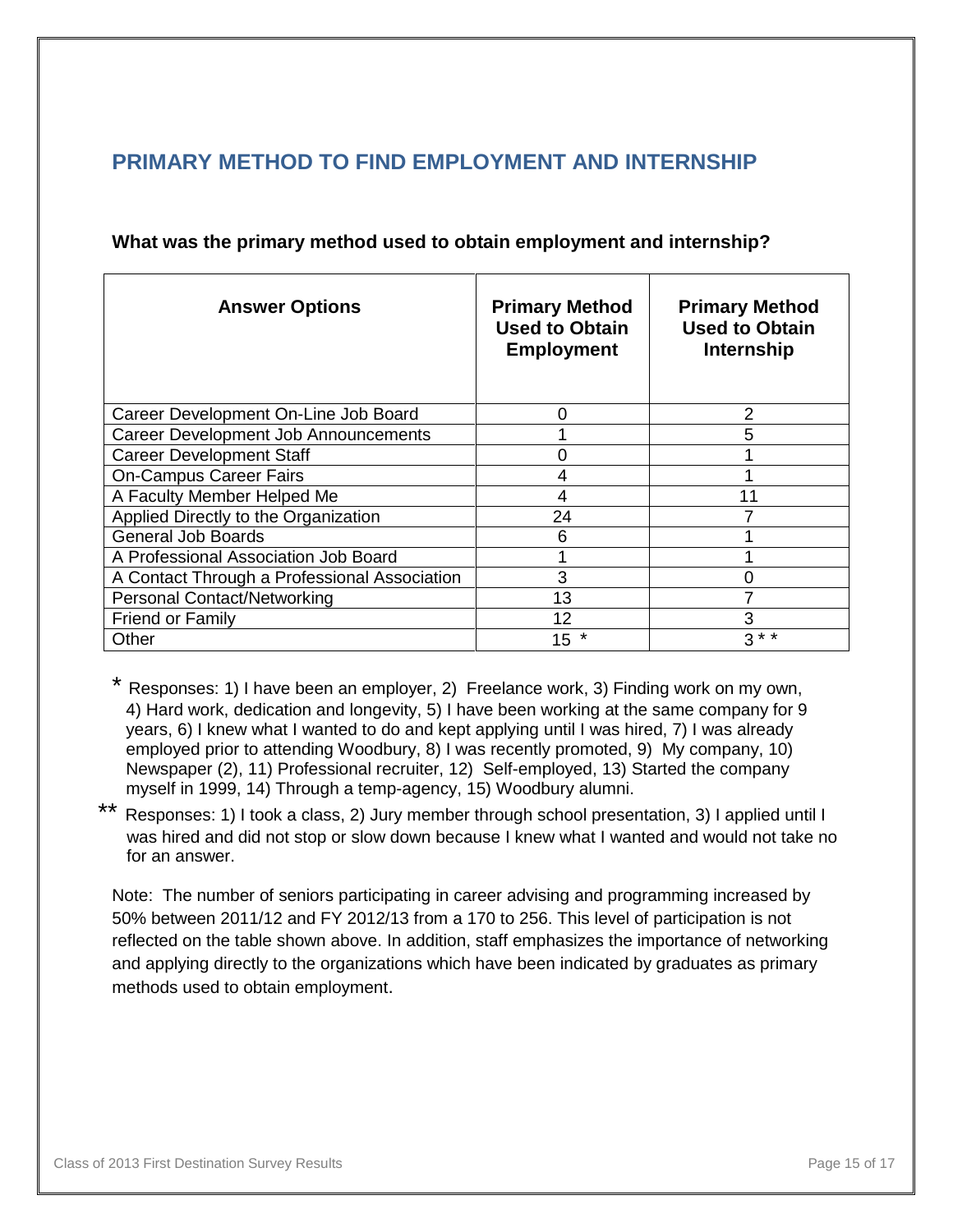## **STUDY AWAY AND VOLUNTEER ACTIVITIES**

#### **While attending Woodbury, did you volunteer for a community/professional organization or participate in a study away/study abroad program?**

| <b>Majors</b>                    | <b>Study Away</b> | <b>Volunteer</b> | <b>Total</b>   |
|----------------------------------|-------------------|------------------|----------------|
| Undergraduate                    |                   |                  |                |
| Accounting                       | 1                 | 3                | 4              |
| Architecture (BArch)             | 10                |                  | 11             |
| Communication                    | 3                 |                  | 4              |
| <b>Fashion Design</b>            |                   | 0                |                |
| <b>Fashion Marketing</b>         |                   | 0                |                |
| <b>Graphic Design</b>            | $\overline{0}$    | $\overline{2}$   | $\overline{2}$ |
| <b>Interior Architecture</b>     |                   | 2                | 3              |
| <b>Interdisciplinary Studies</b> | $\overline{0}$    |                  | 1              |
| Management                       |                   | $\overline{4}$   | 5              |
| Marketing                        |                   | 0                | 1              |
| Psychology                       | $\overline{0}$    | $\overline{2}$   | $\overline{2}$ |
| <b>Total Undergraduate</b>       | 19                | 16               | 35             |
| <b>Graduate</b>                  |                   |                  |                |
| Architecture (MArch)             | 5                 | 3                | 8              |
| <b>MBA</b>                       | $\mathbf 0$       | 6                | 6              |
| Organizational Leadership (MOL)  | $\overline{0}$    | 3                | 3              |
| <b>Total Graduate</b>            | 5                 | 12               | 17             |
| <b>Total</b>                     | $24*$             | 28 **            | 52             |

**\* Study Away Locations**  Argentina (2) Barcelona, Berlin, Mexico (2) China (2) Colombia

#### **\*\*Volunteer Organizations**

AIAS American Public Works Association APEX, MBAA Armenian Society of Los Angeles AYSO Soccer, Pony League Baseball & Boy Scouts of America Barrio Scenario & WUSD Lecture Series Boys and Girls Club, National Kidney Foundation, AIDS Foundation, CHLA, NEDA, LA Food Bank, One Fund, MS Foundation

Cuba (2) Florence, Italy, Holland London, Paris, Brussels Malta Guadalajara

Burbank Community YMCACEO/Delta Sigma Phi/Communication City of Glendale Eco Club El Monte Education Center Free Arts and The Help Group Phi Sigma Omega IIDA International Code Council-Los Angeles Basin Chapter Los Angeles Team Mentors Midnight Mission

Rome (7) Thailand (2) Turkey (2)

New Directions for Youth President for IIDA Campus Center, SOIAS Shambhala, Heal the Bay Social Animals, LGBT, Eco Club ULI, BOMA, AIA VITA (2) Youth Speak Collective